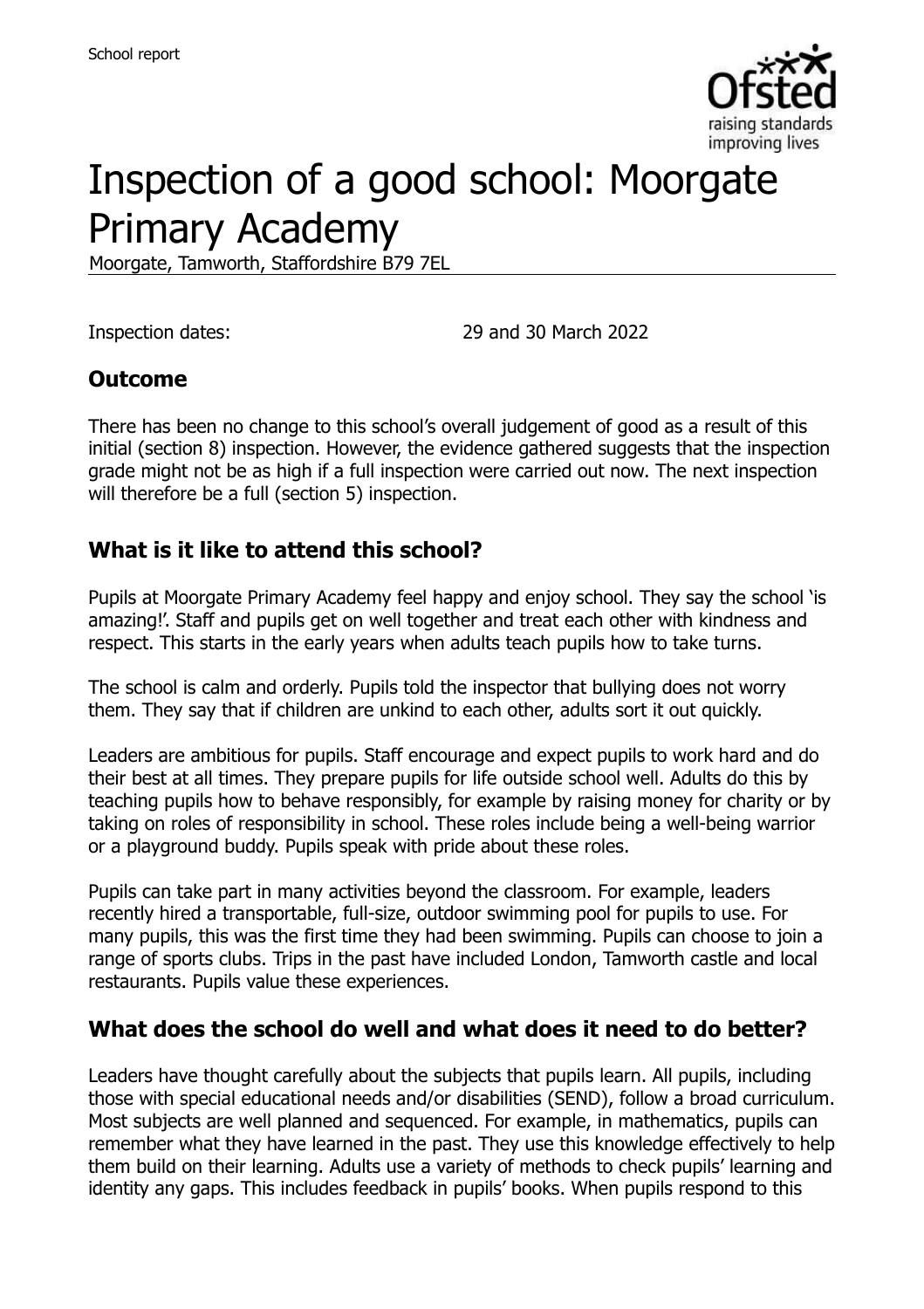

feedback it helps them to reflect on their mistakes and understand how to improve. However, this does not always happen. Leaders know there is more to do to ensure that teachers use assessment consistently well to help pupils learn, across all subjects.

Pupils with SEND say they enjoy school. Adults take good care of them. Teachers create pupil passports for most pupils with SEND. The plans describe what the pupils need help with. However, they are not precise enough in identifying what staff need to do to help pupils with their work or manage their emotions.

Leaders have prioritised reading. The school library is warm and inviting. Every classroom has a reading space. Leaders have put an effective reading programme in place. They have high aspirations for what pupils can achieve in reading. For example, adults introduce pupils in Reception to vocabulary they will need when they study traditional texts. Leaders check regularly on how well pupils are learning to read. Staff provide effective extra help to those that are falling behind. Consequently, most pupils are developing into confident, fluent readers.

In the early years, adults use resources well to support pupils' learning in mathematics. This focus on number continues into key stages 1 and 2. Pupils say they enjoy mathematics lessons.

Adults have high expectations of pupils' behaviour. This starts in Reception. Adults teach pupils to use their 'magnet eyes' to show they are listening to the teacher. As a result, pupils concentrate well in class and listen attentively in lessons.

Leaders promote pupils' personal development well. In mathematics, for example, adults teach pupils to learn from their mistakes. This helps to build pupils' resilience.

Staff talk positively about the opportunities leaders give them to develop their professional interests. This includes additional training. However, some staff feel that leaders do not consider their well-being or workload enough. Although staff enjoy working at the school, some do not feel respected by leaders. Members of the local academy council recognise that they need to give more consideration to staff's well-being.

In discussion with leaders, the inspector agreed that looking at how well assessment had been embedded across all subject areas and considering how pupil passports were being used more effectively to meet pupils' needs may usefully serve as a focus for the next inspection.

# **Safeguarding**

The arrangements for safeguarding are effective.

Adults take pupils' welfare seriously. When they report a concern, they know that leaders will deal with it effectively. This includes making referrals to external agencies when necessary. This means families get the help they require when they need it.

Leaders provide staff with regular training. This includes information about potential risks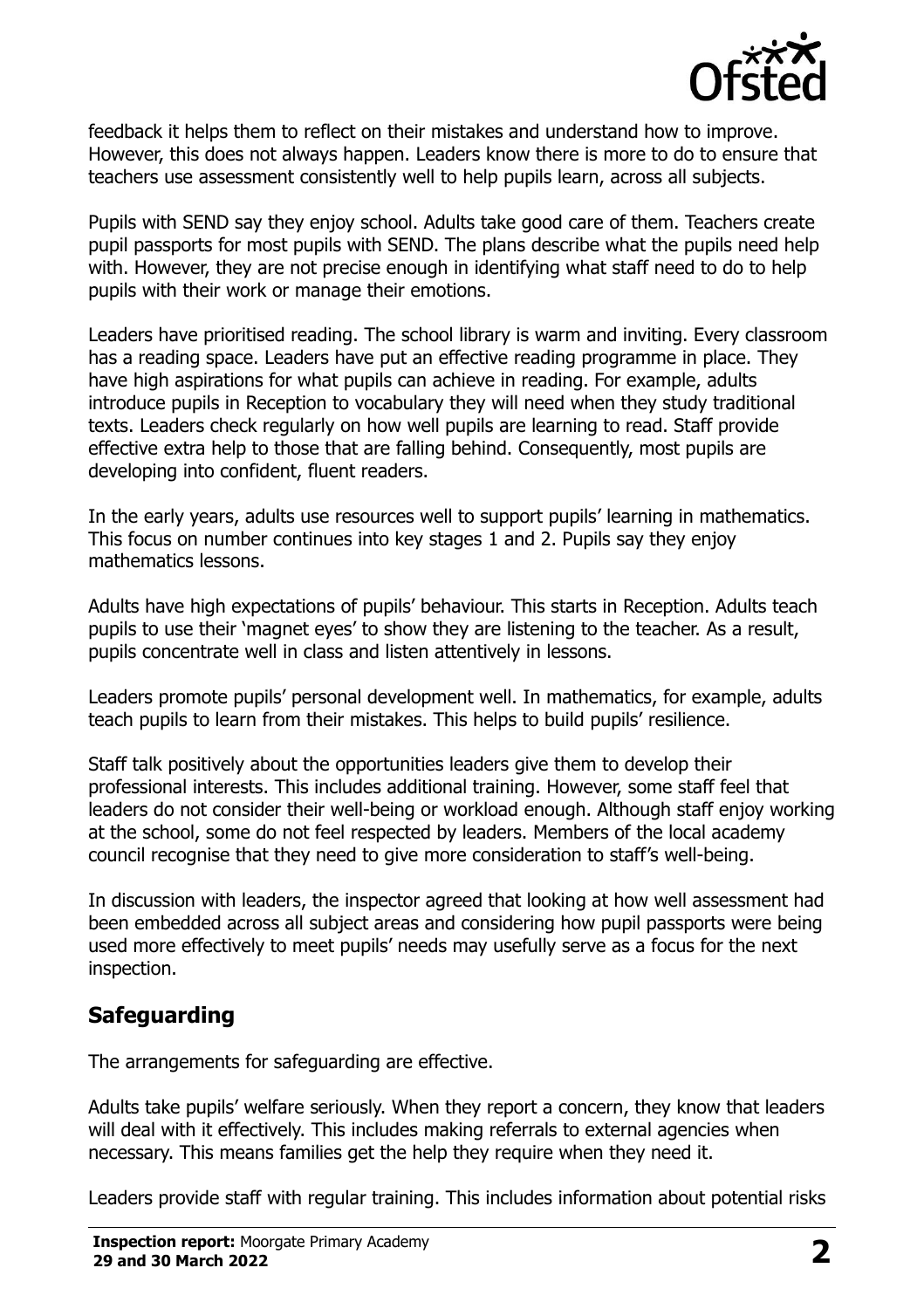

pupils may face in the local area. Leaders complete appropriate checks on all adults who work at, or visit, the school. Pupils learn how to keep themselves safe online through the curriculum and assemblies. This includes not sharing any personal information. Consequently, all pupils say they feel safe.

# **What does the school need to do to improve?**

# **(Information for the school and appropriate authority)**

- Leaders and staff do not use assessment well enough across all subiects. They do not use it effectively to check gaps in pupils' understanding. This means that pupils cannot remember what they have learned before. Leaders need to ensure that effective assessment is embedded in all subjects so that pupils remember long term the content they have been taught and can successfully use this knowledge to build on their learning.
- Not all pupils with SEND have a pupil passport. For those that do, they do not provide staff with clear and precise information about how best to support pupils with SEND. Leaders need to ensure that staff are provided with the appropriate support and training they need to enable them to plan and deliver additional support for all pupils with SEND.
- Some staff feel that leaders do not give enough attention to supporting their well-being or consider their workload. Some staff do not feel respected by leaders. Senior leaders and members of the local academy council need to ensure that they work with all staff to consider their well-being and workload so that all staff feel respected.

# **Background**

When we have judged a school to be good, we will then normally go into the school about once every four years to confirm that the school remains good. This is called a section 8 inspection of a good or outstanding school, because it is carried out under section 8 of the Education Act 2005. We do not give graded judgements on a section 8 inspection. However, if we find evidence that a school would now receive a higher or lower grade, then the next inspection will be a section 5 inspection. Usually this is within one to two years of the date of the section 8 inspection. If we have serious concerns about safeguarding, behaviour or the quality of education, we will deem the section 8 inspection as a section 5 inspection immediately.

This is the first section 8 inspection since we judged the school to be good in April 2017.

### **How can I feed back my views?**

You can use [Ofsted Parent View](https://parentview.ofsted.gov.uk/) to give Ofsted your opinion on your child's school, or to find out what other parents and carers think. We use information from Ofsted Parent View when deciding which schools to inspect, when to inspect them and as part of their inspection.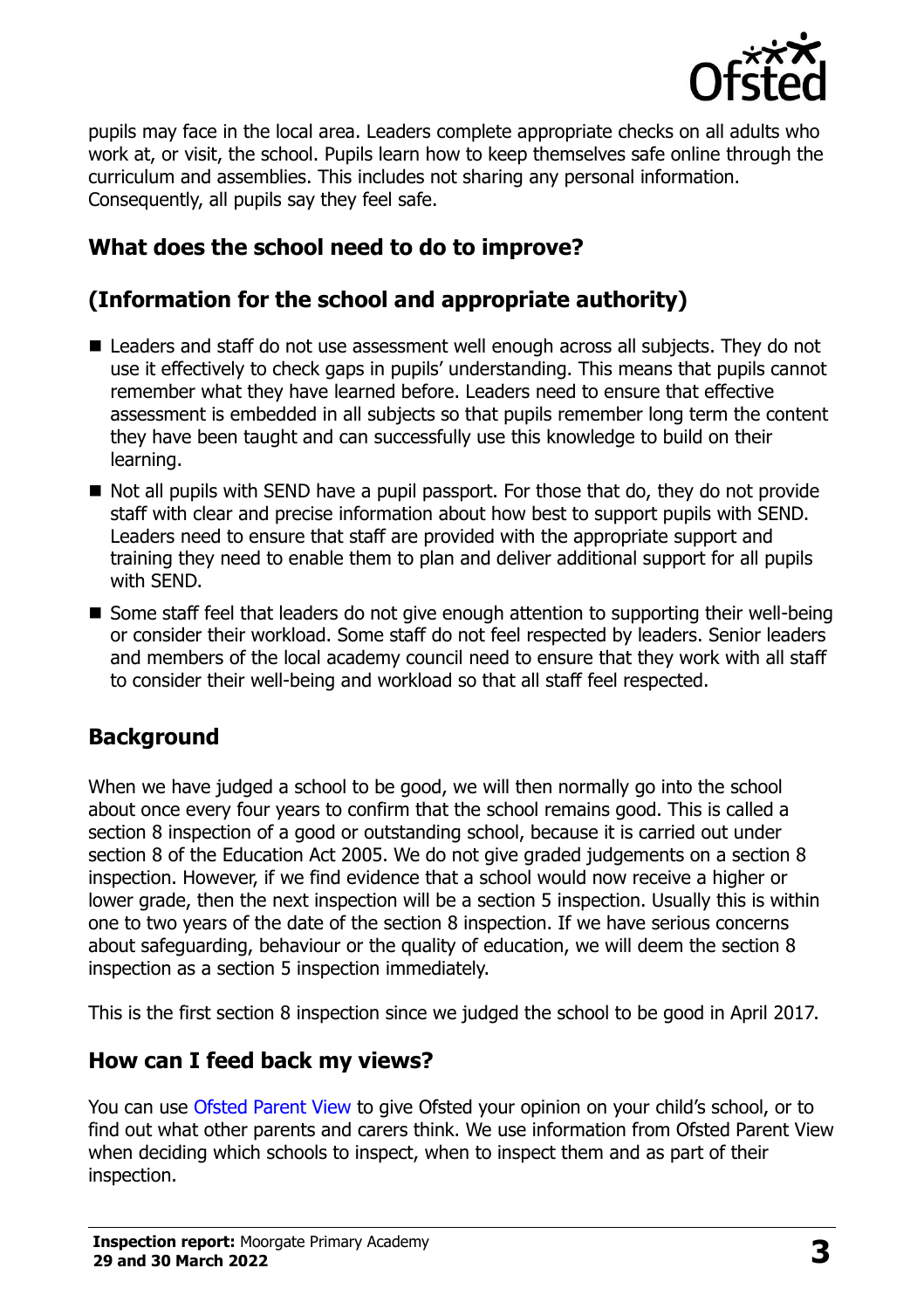

The Department for Education has further quidance on how to complain about a school.

If you are the school and you are not happy with the inspection or the report, you can [complain to Ofsted.](https://www.gov.uk/complain-ofsted-report)

#### **Further information**

You can search for [published performance information](http://www.compare-school-performance.service.gov.uk/) about the school.

In the report, '[disadvantaged pupils](http://www.gov.uk/guidance/pupil-premium-information-for-schools-and-alternative-provision-settings)' refers to those pupils who attract government pupil premium funding: pupils claiming free school meals at any point in the last six years and pupils in care or who left care through adoption or another formal route.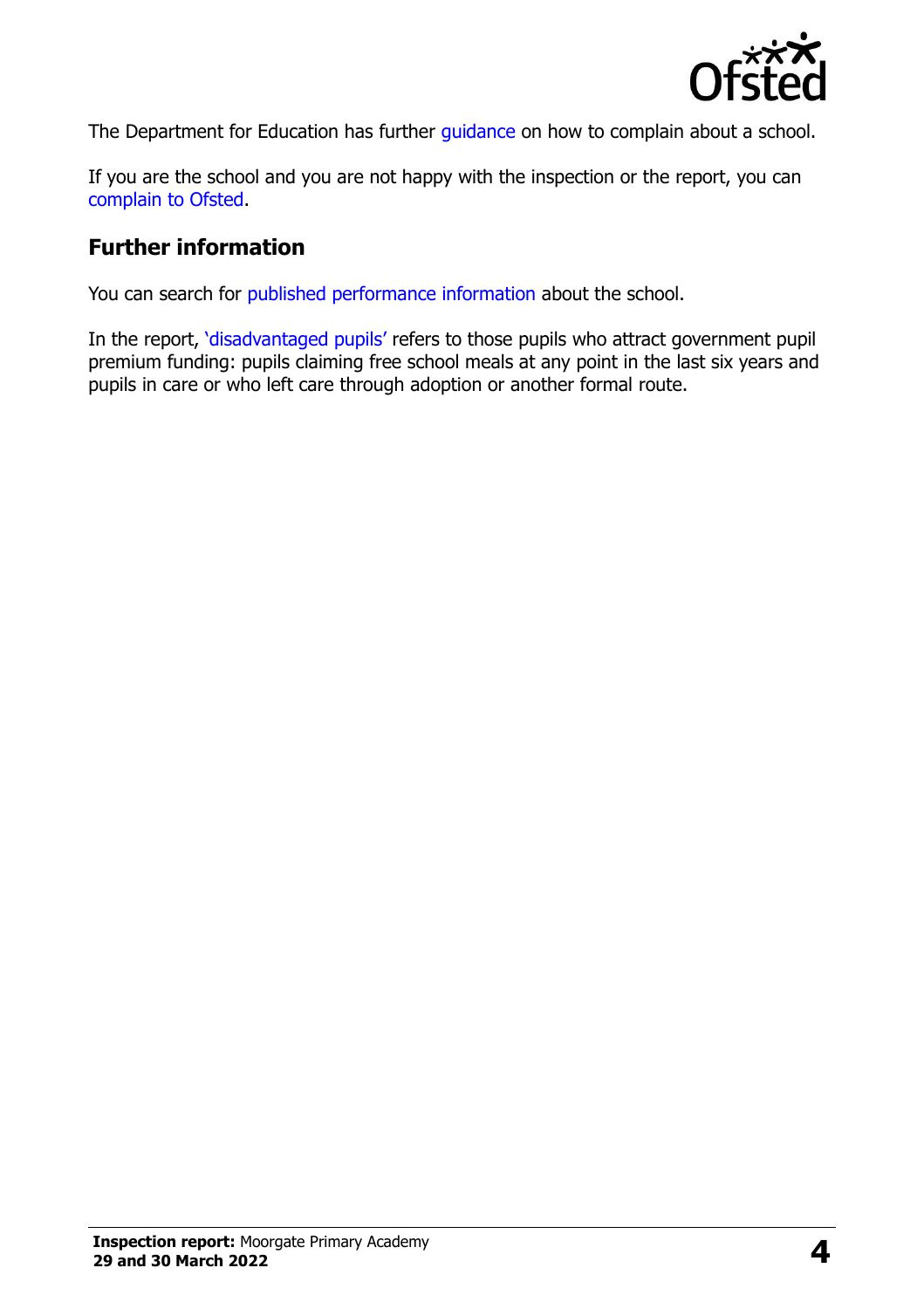

## **School details**

| Unique reference number             | 140995                                                             |
|-------------------------------------|--------------------------------------------------------------------|
| <b>Local authority</b>              | <b>Staffordshire</b>                                               |
| <b>Inspection number</b>            | 10227121                                                           |
| <b>Type of school</b>               | Primary                                                            |
| <b>School category</b>              | Academy sponsor-led                                                |
| Age range of pupils                 | 4 to 11                                                            |
| <b>Gender of pupils</b>             | Mixed                                                              |
| Number of pupils on the school roll | 294                                                                |
| <b>Appropriate authority</b>        | Board of trustees                                                  |
| <b>Chair of trust</b>               | Mary Walker                                                        |
| <b>Headteacher</b>                  | Jonathan Williams                                                  |
| Website                             | www.moorgateacademy.co.uk/                                         |
| Date of previous inspection         | 26 and 27 April 2017, under section 5 of<br>the Education Act 2005 |

# **Information about this school**

- Since the previous inspection, there have been significant changes to the senior leadership team. In 2018, a new leader for mathematics was appointed. In 2019, a new deputy headteacher, a new leader for English and a new special educational needs coordinator were appointed. In 2021, a new early years leader was appointed.
- The headteacher is currently seconded to the role of deputy director of education for the trust for two days a week.
- The school runs a before- and after-school club.

### **Information about this inspection**

- This was the first routine inspection the school received since the COVID-19 pandemic began. The inspector discussed the impact of the pandemic with leaders and has taken this into account in their evaluation of the school.
- The inspector met with the headteacher, other leaders, staff, members of the local academy council, including the chair, trustees, including the chair, and pupils. The inspector spoke to the acting chief executive officer and proprietor of an alternative provision used by the school on the telephone.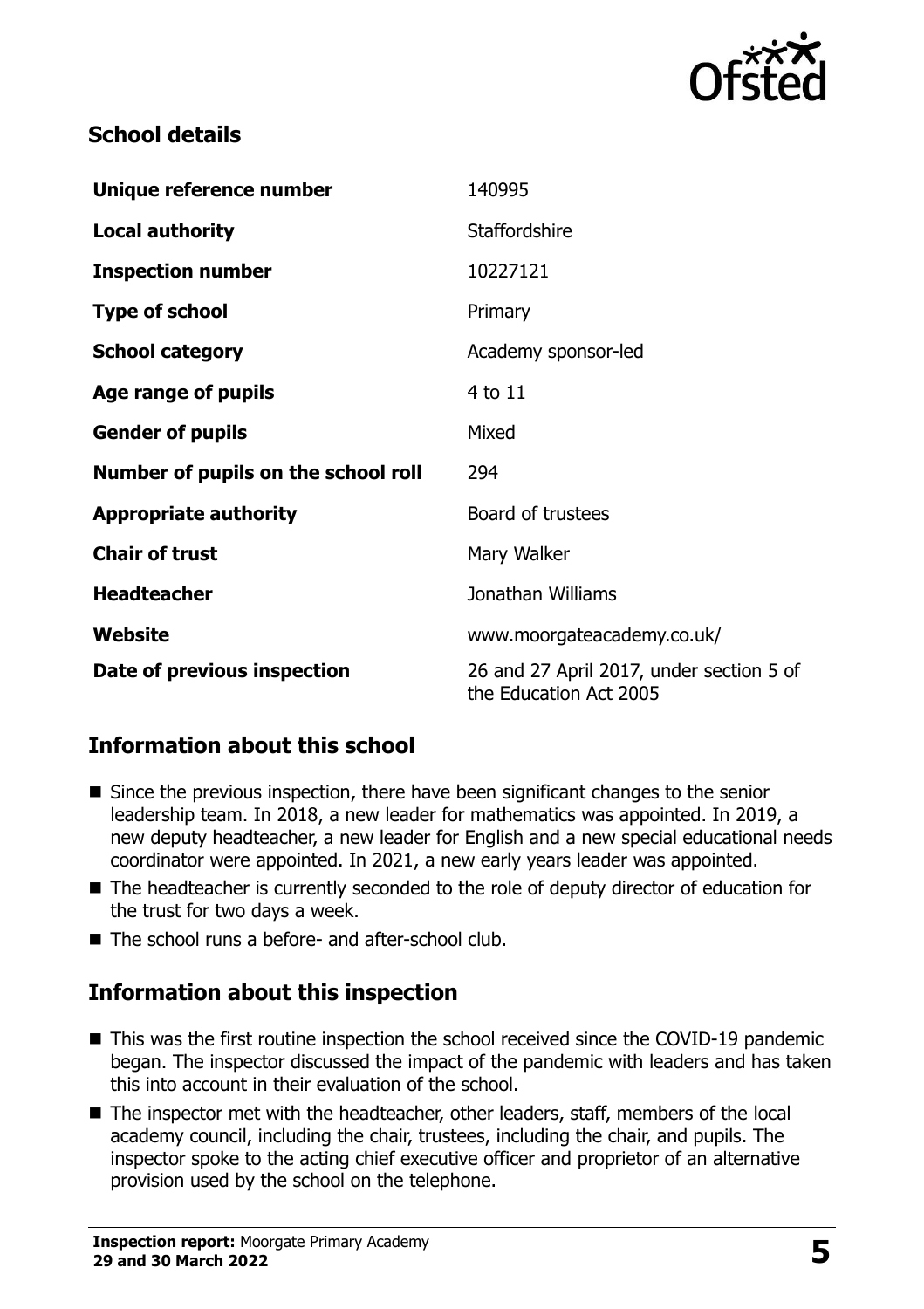

- The inspector carried out deep dives in reading, mathematics and geography. For each deep dive, the inspector discussed the curriculum with subject leaders, visited a sample of lessons, spoke to teachers, spoke to some pupils about their learning and looked at samples of pupils' work. The inspector also listened to pupils read to familiar adults.
- The inspector also spoke to leaders about the curriculum in science.
- The inspector talked to pupils at unstructured times during the day.
- The inspector evaluated a range of school documents and looked at information on the school's website.
- The inspector checked the single central record and met with the school's safeguarding leaders.
- The inspector reviewed the responses to Ofsted's staff questionnaire and considered the responses to the online questionnaire, Ofsted Parent View, including free-text responses.

#### **Inspection team**

Lesley Yates, lead inspector **Calculates** Ofsted Inspector